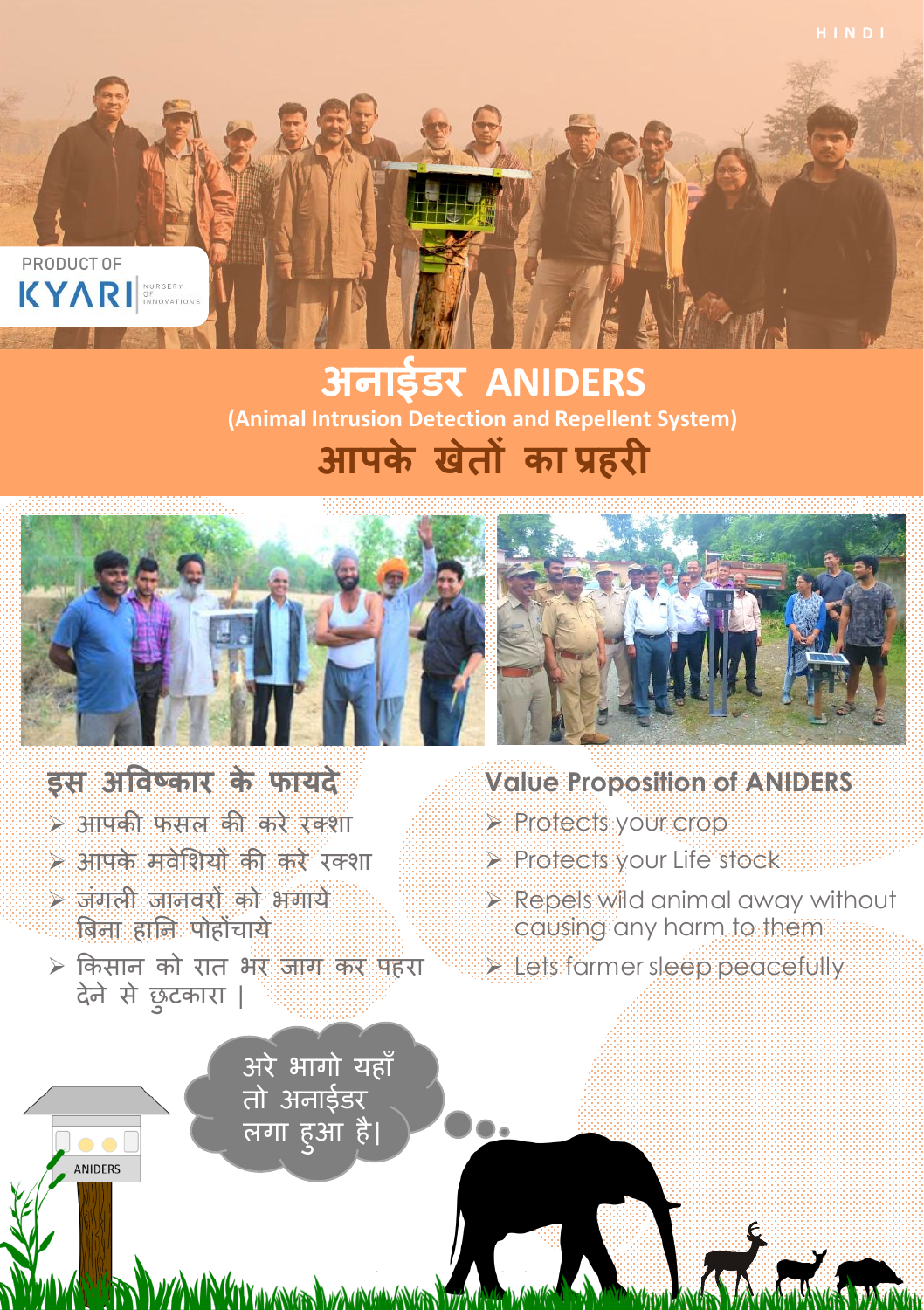

# यह काम किस प्रकार करता है **WORKING OF DEVICE**

**अनाईडर** डडवाइस हीट सेंसर के द्वारा जानवर के अनतक्रमण का पता लगता है | और उसको भगाने के शलए लाइट और आवाज का प्रयोग करता है | यह डिवाइस किसान को सतर्क करने के साथ साथ जानवरो को बिना हानन पहुंचाय आपके खेत में घसने से पर्व उनको भगा देता है | इस डडवाइस को बिजली के आवश्कक्ता नहीं हैक्यूंकी यह सौर शक्क्त से चलता है |

#### **ANIDERS (Animal Intrusion Detection and Repellent System)**

is a mechanized scarecrow that uses a combination of Active and Passive Infrared Sensors to detect animal intrusion and then triggers a light and sound alarm system that repels the detected animal. Device is solar powered; thus no running costs are involved.

It has features like multiple sound and light patterns and real-time communication via GSM.



एक साल के टेस्टिंग के रिपोर्ट से पता चला के इस डिवाइस के लगने के बाद फसल उत्पाद **६० %** िढ़ गई और जानवर का आना **८६ %** तक काम हो गया |

# **ककन ककन जानिरों पर काम करता हरै | Tested of following Animals**

✓ हाथी

- $\times$  नील गई
- $\times$  जंगली सअर
- ✓ हहरन
- ✓ साही
- $\checkmark$  बाघ
- ✓ तेंदआु

✓ Elephant

 $-$  (((((  $-$ 

**AP BEAT** 

- ✓ Nilgai
- ✓ Wild Boar
- ✓ Deer
- ✓ Porcupine
- ✓ Tiger
- ✓ Leopard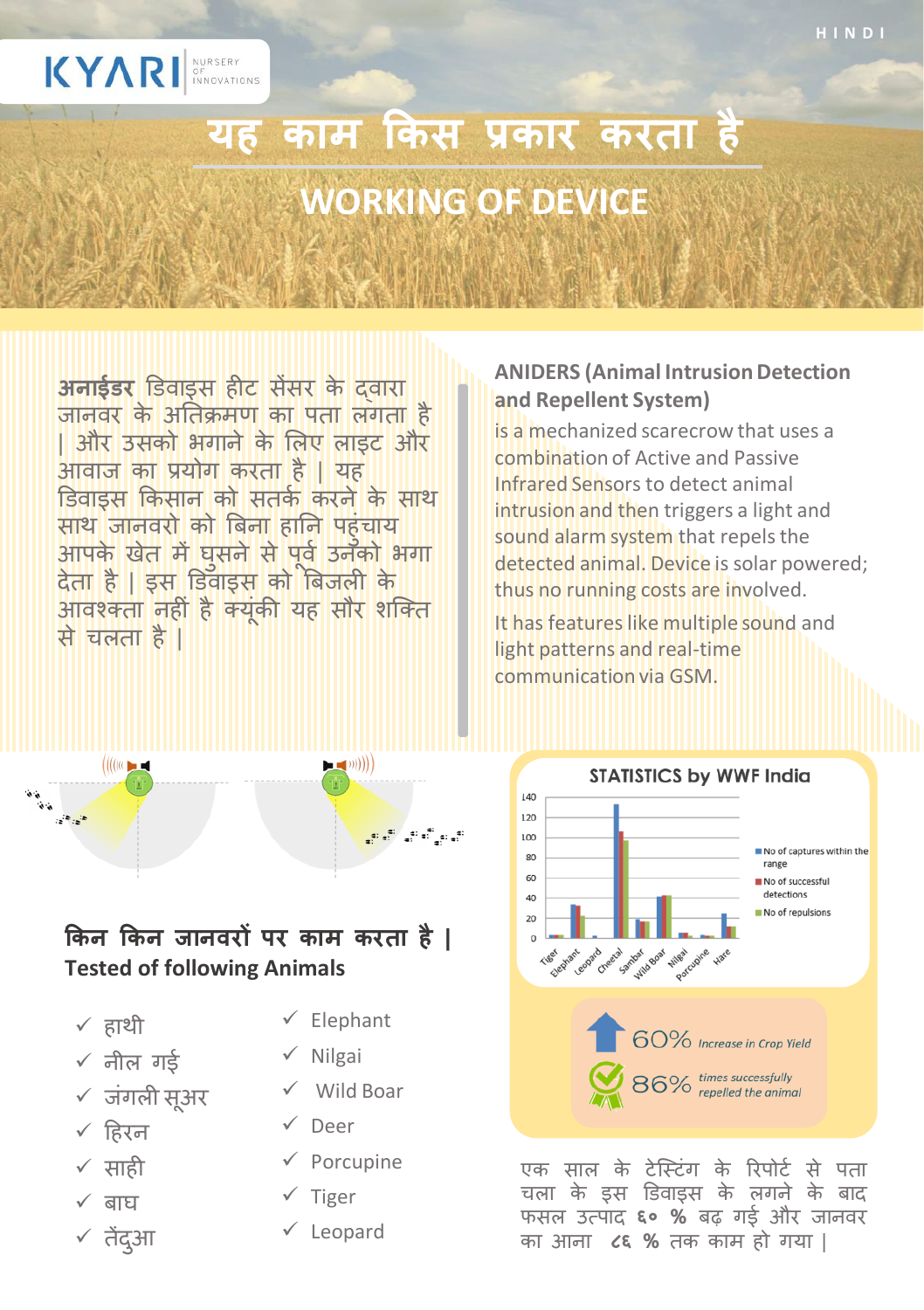# **जंगल जानिरो की स ु रक्षा Save Wildlife**



अवैध बिजली की िाड़ मानव , मवेशी और जंगली जानवर के शलए जानलेवा हो सकती है | और भारती संविधान के अनुसार कोई भी जंगली जानवर को मारना **गैर जमानती अपराध** है |

### **सािधान ! आिश्यक सू चना**

हमारे देश के वन्यजीव अधिनियम को धयान में रखता हुए अनाईडर का ननमाकण ककआ गया है | और यह डडवाइस आपकी, आपके खेत की और जानवरो की रक्षा वह सुरक्षा करने के योगये है |

Illegal electric fencing could lead to death of Humans, livestock and wild animal. And killing of wild animals is a **Non-bailable** offence in Indian.

#### **CAUTION ! ATTENTION PLEASE**

Dear Farmers, please be informed that our country's wildlife act is very strict. Your friend ANIDERS is here to save you from such complications.